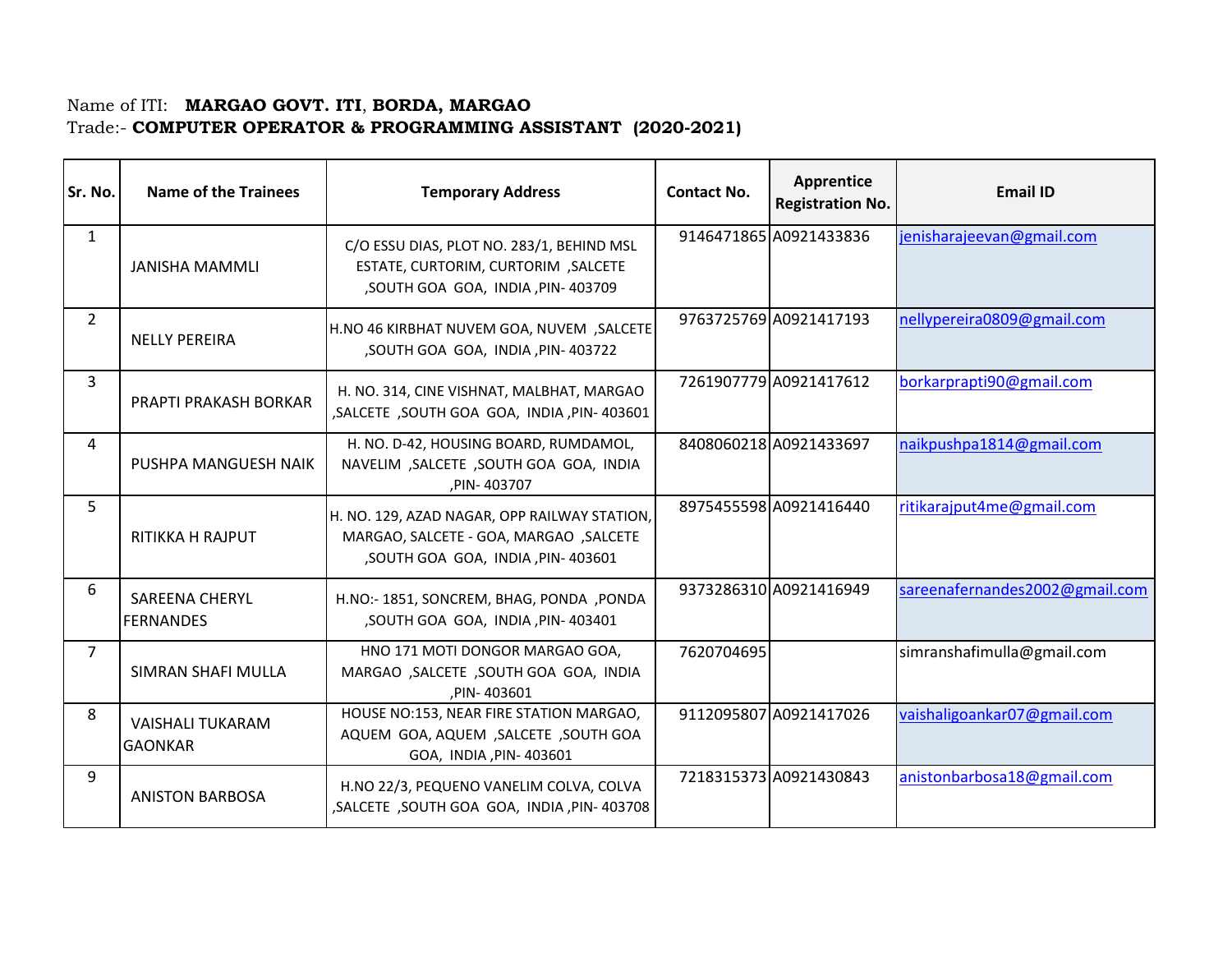| 10 | DIVAKAR PARMATAMA<br><b>SHARMA</b>   | H. NO 82 ASSOLDA CHANDOR GOA, ASSOLDA<br>,QUEPEM, SOUTH GOA GOA, INDIA, PIN-403714                                                              | 7066210283 A0921415419 | divakar7720@gmail.com       |
|----|--------------------------------------|-------------------------------------------------------------------------------------------------------------------------------------------------|------------------------|-----------------------------|
| 11 | JAGESHWAR NAGRAJ<br><b>SHETTY</b>    | H NO 2, SONIA NAGAR KARE HILL, GOGAL<br>HOUSING BOARD, MARGAO , SALCETE , SOUTH<br>GOA GOA, INDIA, PIN- 403601                                  | 9657617681 A0921436801 | jageshwarshetty48@gmail.com |
| 12 | PRATHAM SANTOSH<br><b>DABHADE</b>    | H.NO. 93/A, NAGMODEM, NAVELIM, SALCETE,<br>SOUTH GOA, NAVELIM, SALCETE, SOUTH GOA<br>GOA, INDIA , PIN- 403707                                   | 7038975886 A0921433900 | prathamdabhade90@gmail.com  |
| 13 | SAMUEL ALRIC VIEGAS                  | H. NO. 260, DANDO WARD 13, MIGUEL LOYOLA<br>ROAD, NEW MARKET, MARGAO, SALCETE - GOA,<br>MARGAO , SALCETE , SOUTH GOA GOA, INDIA<br>, PIN-403601 | 9923301169             | samuelalricviegas@gmail.com |
| 14 | <b>SUSANTHIKA SUDESH</b><br>LUJJEKAR | H. NO 135 BEHIND SALKAR SOCIETY VASCO GOA,<br>CHICALIM, MORMUGAO, SOUTH GOA GOA,<br>INDIA, PIN-403802                                           | 8329240074 A072014646  | sushilujjekar2299@gmail.com |
| 15 | MAHIMA MANJU VELIP                   | H. NO 918/2, KUDDI CABO-DERMA-COLA-<br>CANCONA, BETUL , QUEPEM , SOUTH GOA GOA,<br>INDIA, PIN-403703                                            | 7083282412 A0921422316 | mahimavelip51@gmail.com     |
| 16 | <b>MAYURI CHOWGULE</b>               | H. NO. 1155, MUXIVADDO, CURTORIM, SALCETE -<br>GOA, CURTORIM, SALCETE, SOUTH GOA GOA,<br>INDIA, PIN-403709                                      | 8482808962 A0921422092 | mayurichowgule15@gmail.com  |
| 17 | <b>MONI CHOUDHARY</b>                | H.NO.29/1, CURPAVADDO, CORTALIM<br>,MORMUGAO ,SOUTH GOA GOA, INDIA, PIN-<br>403710                                                              | 9322797017 A0921467249 | monichoudhary064@gmail.com  |
| 18 | NEHA SHANTARAM<br><b>BHOSLE</b>      | H NO. E - 477/478, RUMDAMOL HOUSING BOARD,<br>NEAR MARUTI MANDIR, NAVELIM, NAVELIM<br>, SALCETE, SOUTH GOA GOA, INDIA, PIN-403707               | 7757936570 A0921423124 | nehabhosle414@gmail.com     |
| 19 | <b>SHARON COSTA</b>                  | H. NO. 424, AMBLIMOL, GUIRDOLIM, CAHNDOR,<br>SALCETE - GOA, CHANDOR , SALCETE , SOUTH<br>GOA GOA, INDIA, PIN- 403714                            | 9130439569 A0921421512 | sharon01costa02@gmail.com   |
| 20 | SIMRAN ISMAIL MUZAWAR                | H.NO 598, RUMDAMOLL NAVELIM SALCETE GOA,<br>NAVELIM, SALCETE, SOUTH GOA GOA, INDIA<br>,PIN-403707                                               | 9172531143 A0921405077 | simranmuzawar78@gmail.com   |